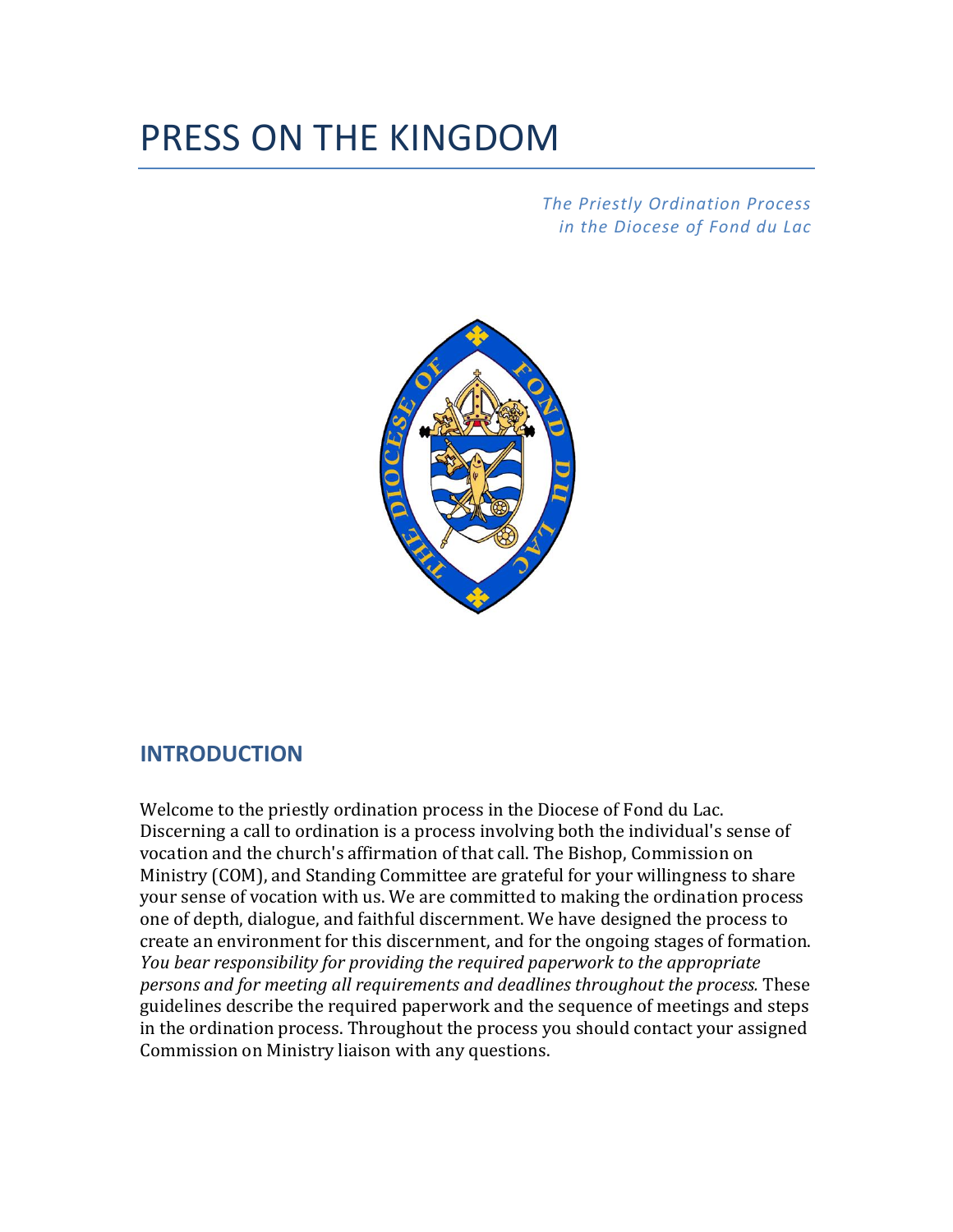# **GIFTS APPROPRIATE TO THE PRIESTHOOD**

As you proceed through this booklet and consider the process toward ordination, know that the following are the gifts which the Diocese of Fond du Lac seeks to discern and foster in those pursuing this priestly call.

#### **A SENSE OF "CALL"**

An openness to holiness as present in sacrament, the community, the gospel and Creation; an ability to communicate that awareness to others.

A personal, spiritual desire to live in communion with others as an ordained leader and specific to the Episcopal tradition.

A desire to preside at the sacraments with an awareness of both mystery and presence.

An ability to articulate this calling.

#### **A DESIRE TO SPREAD THE GOSPEL**

A desire to proclaim the good news of Christ and share one's faith.

An awareness of and honesty about one's own story and Christ's presence on the journey.

A desire to invite/shape a community into the living of the Gospel good news.

#### **A GIFT OF LEADERSHIP**

The desire and ability to empower others to live into their baptismal calling and ministries.

A sense of vision, held in community and guided by the Spirit; ability to give voice to that vision, inspiring communal participation in it.

An ability to see the big picture and think in systems terms.

The personal qualities of authenticity, humility, strength and trustworthiness.

The ability to be a "non-anxious" presence.

A willingness to take risks and encourage change.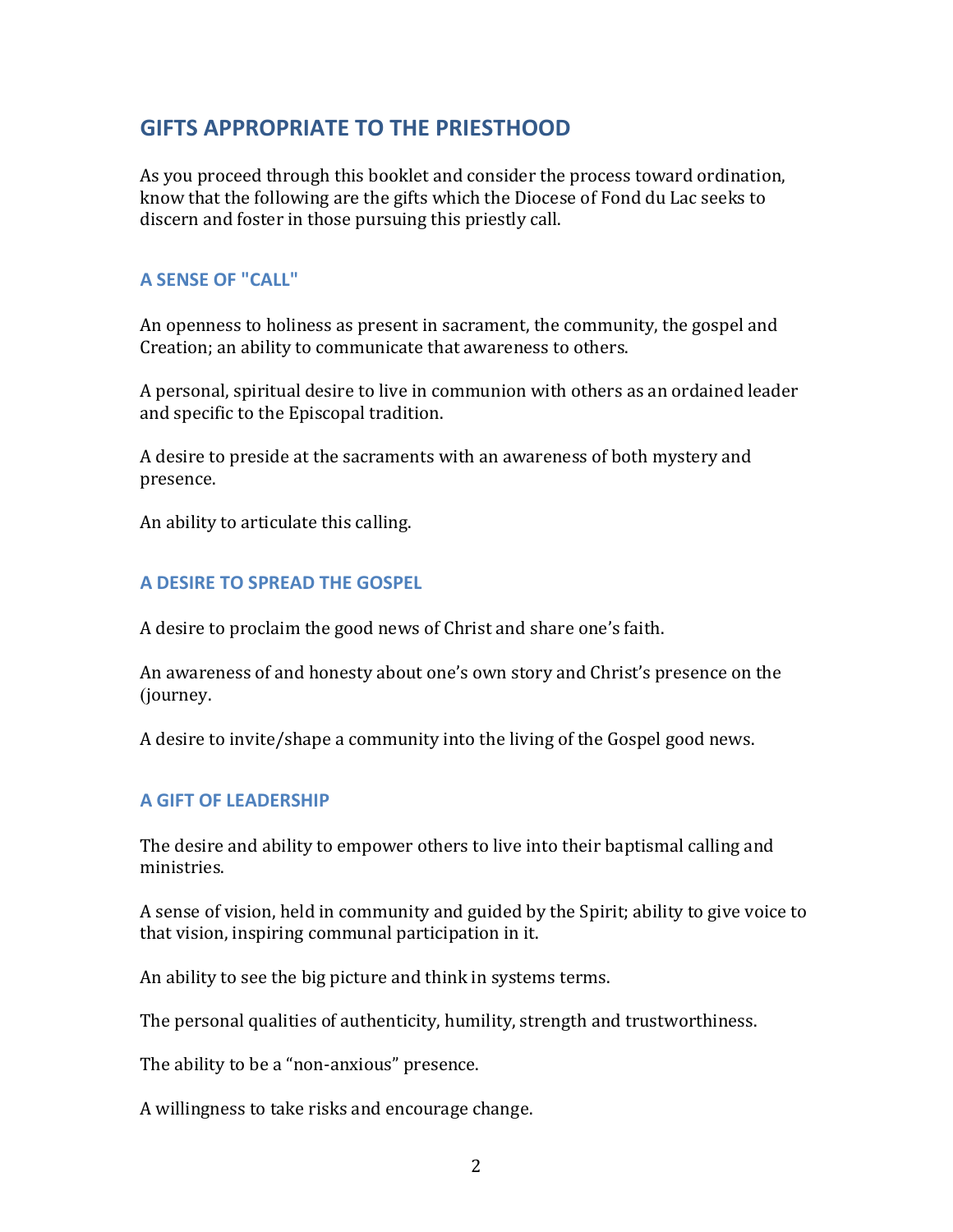The abilities to problem solve, plan, delegate, and follow through.

An intellectual curiosity and commitment to "life-long learning" and formation.

Are loyal to The Episcopal Church while at the same time being able to be reflective and constructively critical.

# **AN ACTIVE PRAYER LIFE | SPIRITUAL MATURITY APPROPRIATE TO ONE'S AGE**

A grounding in the teachings of Scripture and commitment to the ongoing study of Scripture.

A practiced rule of life with personal prayer, meditation and reflection.

An inclination toward personal growth and an ever increasing knowledge of self.

An awareness of the challenges, pains, healings and joys of one's own personal journey; the ability to articulate and interpret that story to self and others.

A personal practice of good stewardship of resources.

## **A PASTORAL INCLINATION**

The ability to listen well.

A compassionate presence and the desire to serve those who are hurting.

A concern about the well-being of others and a desire to help them seek wholeness.

The ability to relate well to a diversity of types and ages of people.

A call and ability to be sacramentally present as a representative of God's people.

#### **PERSONAL HEALTH**

Physical health: practices well-being of body, mind and soul; passes the medical examination as required by canons.

Emotional health and stability: easily articulates personal strengths and limitations; has sought out the help of professional support when needed; keeps healthy boundaries; passes the evaluation as required by canons.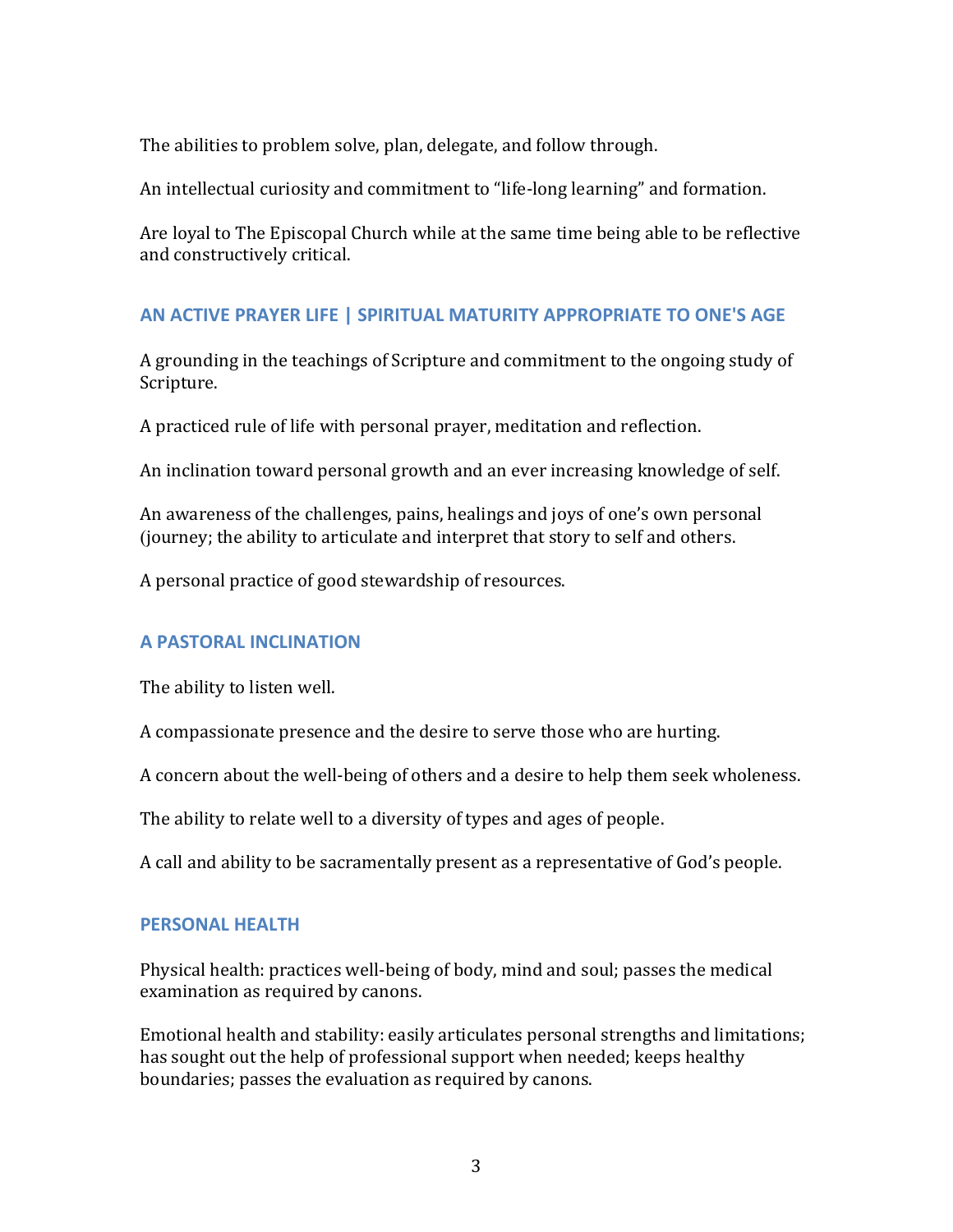Have emotional maturity. This includes an awareness of your own emotions; accepting responsibility for how you act on your emotions; an understanding of the impact of your behavior on others; self-confidence; self-control; the ability to stay with something while being flexible; the capacity to negotiate with others; the ability to be part of the group as well as to stand apart from the group.

Stable relationships with spouse/partner, colleagues, community of faith, family and friends.

Financial responsibility: has managed personal finances with integrity and does not carry unmanageable personal debt.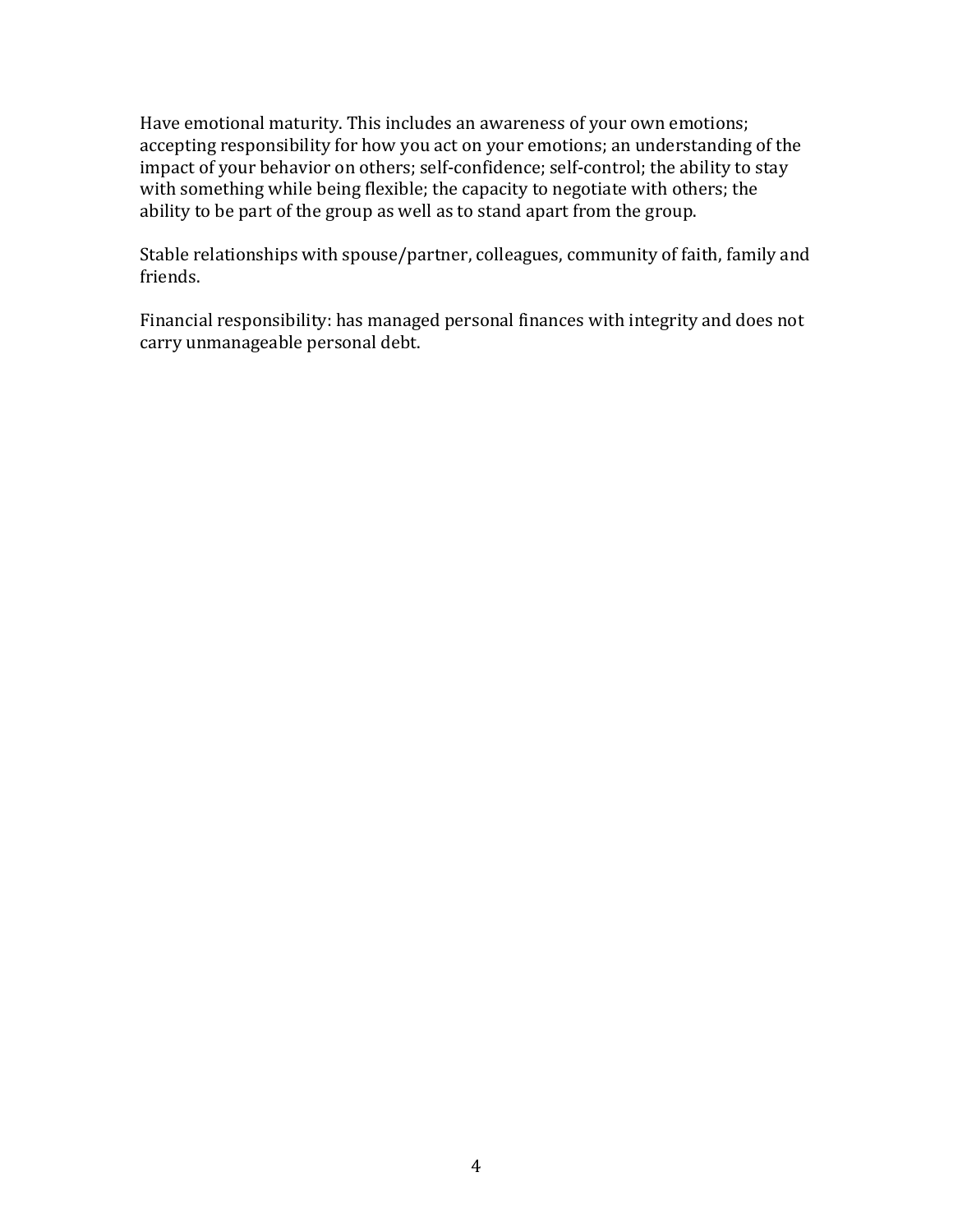# **THE ROLES OF THOSE INVOLVED IN THE ORDINATION PROCESS**

**The Individual** (who throughout the process is Nominee, Postulant, Candidate, Deacon, or Priest) either initiates or agrees to the initial discernment process and *is responsible for providing the required paperwork to the appropriate persons and meeting all the deadlines throughout the ordination process.*

**The Rector, Priest-in-Charge, or Vicar** provides support in the initial phase of group discernment (*Circles of Light*), names a Parish Discernment Committee and then at every phase in the ordination process, is asked to officially nominate, support, and/or recommend the individual.

**The Parish Discernment Committee** spends several months prior to nomination helping the individual discern (using *More Deeply into Christ*) whether or not he or she senses a call to ordination. They will also communicate their impressions of the individual and his or her calling to the Rector, Bishop, and Commission on Ministry.

**The Congregation** or other community of faith nurtures the individual in faith, offers ongoing support, and (through their Vestry or Bishop's Committee) are asked for official recommendations at every stage of the ordination process.

**The Bishop** meets with the individual early in the process and has authority to grant Postulancy and approve a process of formation. With the support of the Standing Committee the Bishop may approve Candidacy and ordain to the Diaconate and Priesthood. (The Bishop, at his or her sole discretion, also has the authority to remove a Postulant or Candidate from the ordination process.)

**The Commission on Ministry (COM)** works to "advise and assist" the Bishop in the implementation of the Title III Canons, providing discernment, establishing programs of formation, and maintaining oversight of the ordination process. The COM also provides a primary diocesan contact and support for persons in the ordination process.

**The Standing Committee** meets with the individual prior to Candidacy and ordination, and has a representative present prior to Postulancy. The Standing Committee ultimately certifies that all canonical requirements for ordination have been met, and seeing "no sufficient objection on medical, psychological, moral, or spiritual grounds" submit their recommendation regarding ordination. The Standing Committee's consent is a requirement for ordination.

**The Seminary** or other **Formation Program** provides for, monitors, and reports on the individual's academic performance and on the Postulant's, Candidate's or Deacon's personal qualifications for ordination.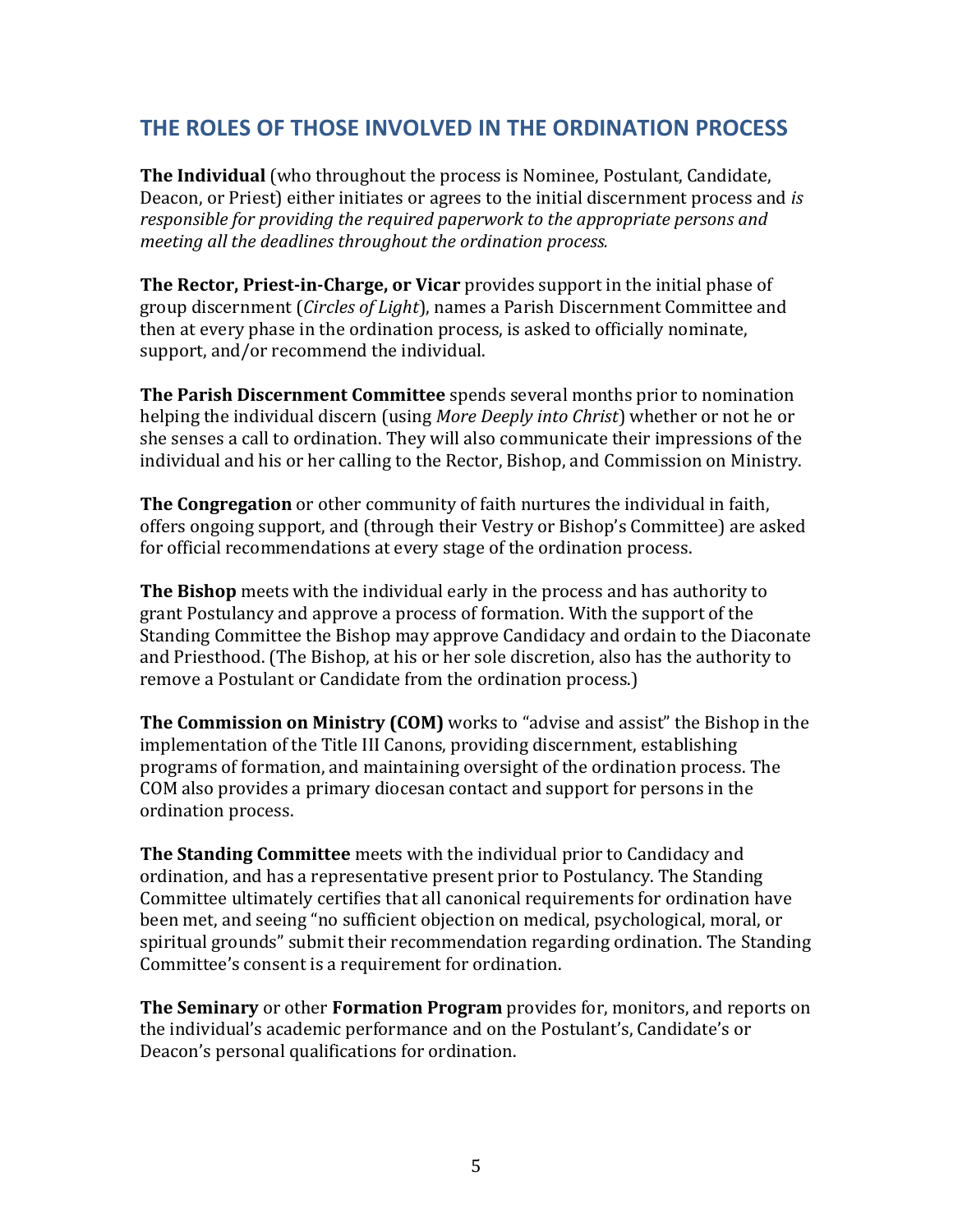# **THE PHASES OF THE ORDINATION PROCESS**

#### **GENERAL GUIDELINES FOR SUBMISSION OF DOCUMENTS**

Unless noted otherwise:

- Forms that are provided on the diocesan website are to be used.
- Documents that are typed are to include the individual's name and date
- Originals are to be sent to the Bishop's office.

Also note that the documents and other requirements for each stage are listed on the "Priestly Ordination Process Checklist" beginning on page 12. *You should refer to that list to ensure that all documents are submitted as required.* At any time, should you have any questions, you should contact your assigned COM liaison or the COM Chair.

#### **1. LOCAL DISCERNMENT: (III.1, III.3, III.8.2a)**

(a) During this initial phase of discernment (usually about one year in length,) the individual looks closely at their life calling, reflecting thoughtfully and prayerfully while experiencing the input and support of one's Congregation or community of faith. This phase of discernment is an intentional process beginning with the Rector/Priest-in-Charge/Vicar and continuing with group discernment at the Diocesan level.

(b) At the point at which the Rector believes it is time for a Discernment Committee, he or she should contact the Chair of the COM for support and guidance. *Circles of Light* (the guide to this process) can be found on the Diocesan website.

(c) The Parish Discernment Committee plays several roles. First, at this early stage of the process this committee serves as a sounding board for the individual discerning a call. Second, this committee offers to the Vestry, Bishop, COM, and Standing Committee their observations regarding the strengths the individual would offer the church as a priest, the areas in which the individual would need to grow to become a well-rounded priest, and the way the committee experienced the individual in the course of their meetings.

(d) The primary role of the Discernment Committee is not to recommend for or against ordination for the individual, but rather to provide a descriptive written report, which should be 2-3 pages in length. This report then becomes one of several sources of information which the Bishop, COM, and Standing Committee use at the different stages of the ordination process. The cover of that report should be Form 1.

(e) Following this experience with the Discernment Committee, if the individual discerns a call to ordination, he or she requests the support of the Vestry/Bishop's Committee (Form 2) along with formal recommendation from the Rector/Priest-in-Charge/Vicar.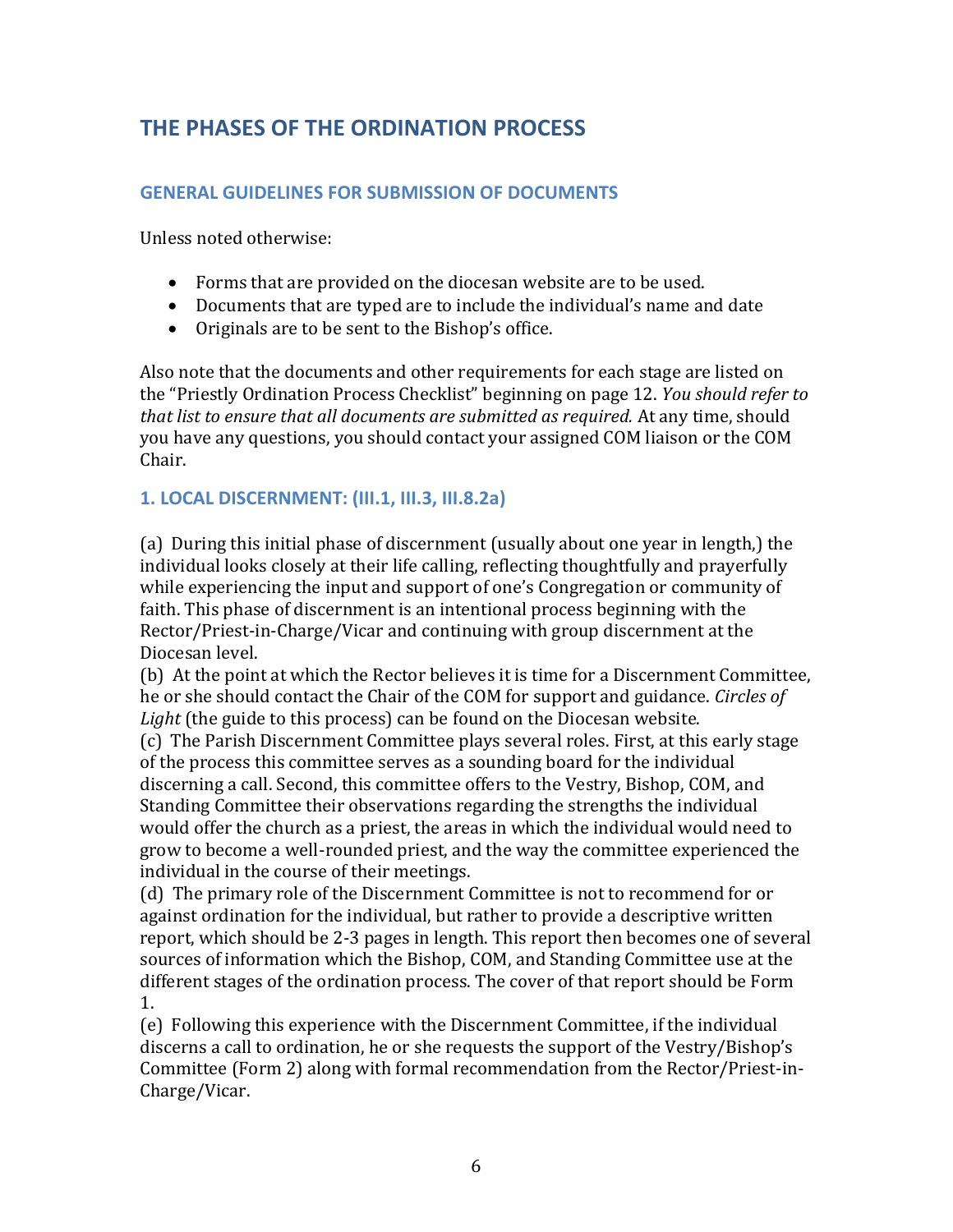- (f) The Congregation may nominate the individual for ordination.
- (g) The nominee accepts nomination, using the Diocesan form.

# **2. NOMINATION: (III.8.2b -- 3d)**

Nomination is a period in which discernment is expanded beyond the local congregation or community of faith into the larger body of the Diocese. Officially nominated by the Rector/Priest-in-Charge/Vicar and the Vestry/Bishop's Committee, the individual is a "Nominee."

(a) The Nominee contacts the Bishop's office and schedules an initial meeting. This meeting will include members of the COM.

(b) At least four weeks prior to that meeting, the Nominee submits required documents and information including:

- Ordination Process Information (Form 3), proof of Baptism and Confirmation
- Certificate signed by the Rector/Priest in Charge/Vicar and Vestry/Bishop's Committee, indicating support of the Nominee (Form 2)
- A letter from the Rector, Priest-in-Charge, or Vicar recommending the Nominee to the Bishop for the ordination process
- The report of the Parish Discernment Committee (Form 1 as cover)
- A one-page, single-spaced autobiographical statement
- Transcripts of all academic work (undergraduate and graduate)
- A one-page, single space statement of the Nominee's sense of call
- If married or partnered, a one-page letter from the Nominee's spouse/partner expressing his/her thoughts on the Nominee's seeking ordination
- Financial Inquiry Form (Form 4)

(c) The Nominee meets with the Bishop.

(d) If the Bishop approves the Nominee to proceed, the Nominee gathers and submits:

- A letter to the Bishop formally applying for Postulancy
- A psychological evaluation form (completed by a designee of the Bishop) as required by the Church Pension Fund
- A completed Medical Examination form
- Background checks, initiated by the Diocese at your request
- Passport-sized photo, not older than six months

(e) The COM and representative(s) from the Standing Committee will review the application and meet with the Nominee.

(f) Within one week following the meeting/conference with the COM, the Chair will contact the Bishop to respond to the Nominee's presentation of his or her sense of calling, advising him or her about the strengths and areas of concern that the COM members discerned, and to share the COM's recommendation regarding Postulancy. The Chair will provide the Bishop with one of three recommendations:

- That the nominee be made a Postulant for Holy Orders.
- That the Nominee take time to address concerns raised by the COM and meet with them again at a later date.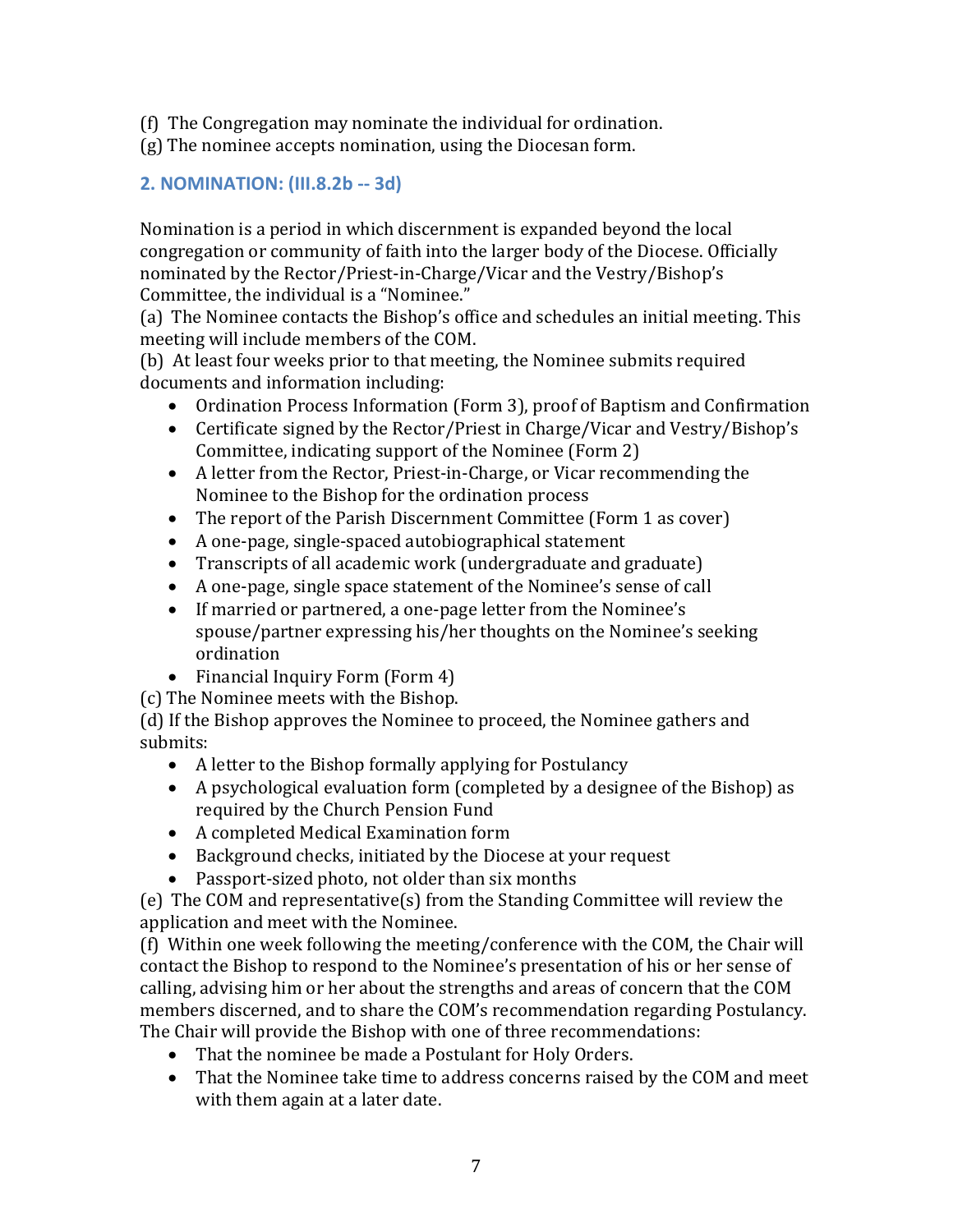• That the Nominee not be made a Postulant for Holy Orders.

The Bishop will contact each Nominee, usually within one week of receiving the COM's report.

(g) In consultation with the Bishop, the COM Chair will arrange for a member of the COM to meet with the Nominee in person, to go over the COM's feedback in depth and to invite the Nominee's response to the feedback. If the individual is made a Postulant, this COM member will generally continue to serve as the individual's COM liaison.

# **3. POSTULANCY: (III.8.2.e -- 8.4.b)**

The period of postulancy includes official approval of and initiation of a Program of Formation. This is expected to be a time of significant spiritual growth for the individual and it normally encompasses the first one to two years in the ordination process. During this phase, individuals continue to explore their call and formulate (or "postulate") working models or images of what priestly ordination means to them.

(a) Postulants, Candidates, and transitional Deacons must write the Bishop four times a year in Ember Weeks, reflecting upon their formation experience and personal and spiritual development.

(b) Requirements for Seminary Coursework and Spiritual Development. The Diocese recognizes that while many pursue traditional models of seminary education, the models are changing and more approaches to formation are available today. To ensure a thorough background in theological studies and formation in the Anglican tradition, the Canons name the following seven subject areas for study during the time of preparation and require "proficiency" in these areas prior to ordination:

- The Holy Scriptures, study of the Hebrew Scriptures and the New Testament;
- Church History, covering the history of the early church to the present day including the Ecumenical Movement with an additional semester in Anglican Church history for those attending an ecumenical seminary;
- Christian Theology, including Missionary Theology and Missiology;
- Christian Ethics and Moral Theology;
- Studies in contemporary society, including the historical and contemporary experience of racial and minority groups, and cross-cultural ministry skills.
- Liturgics and Church Music; Preaching; Christian Worship and Music according to the contents and use of the Book of Common Prayer and the Hymnal and authorized supplemental texts;
- Theory and practice of ministry including leadership, and the ministries of evangelism and stewardship;

(c) The Diocese considers the emotional and spiritual development of persons in the process to be as important as their intellectual development. To this end, by the time of ordination to the transitional Diaconate, individuals are expected to have completed the following or their equivalents:

Two years of regular meetings with a spiritual director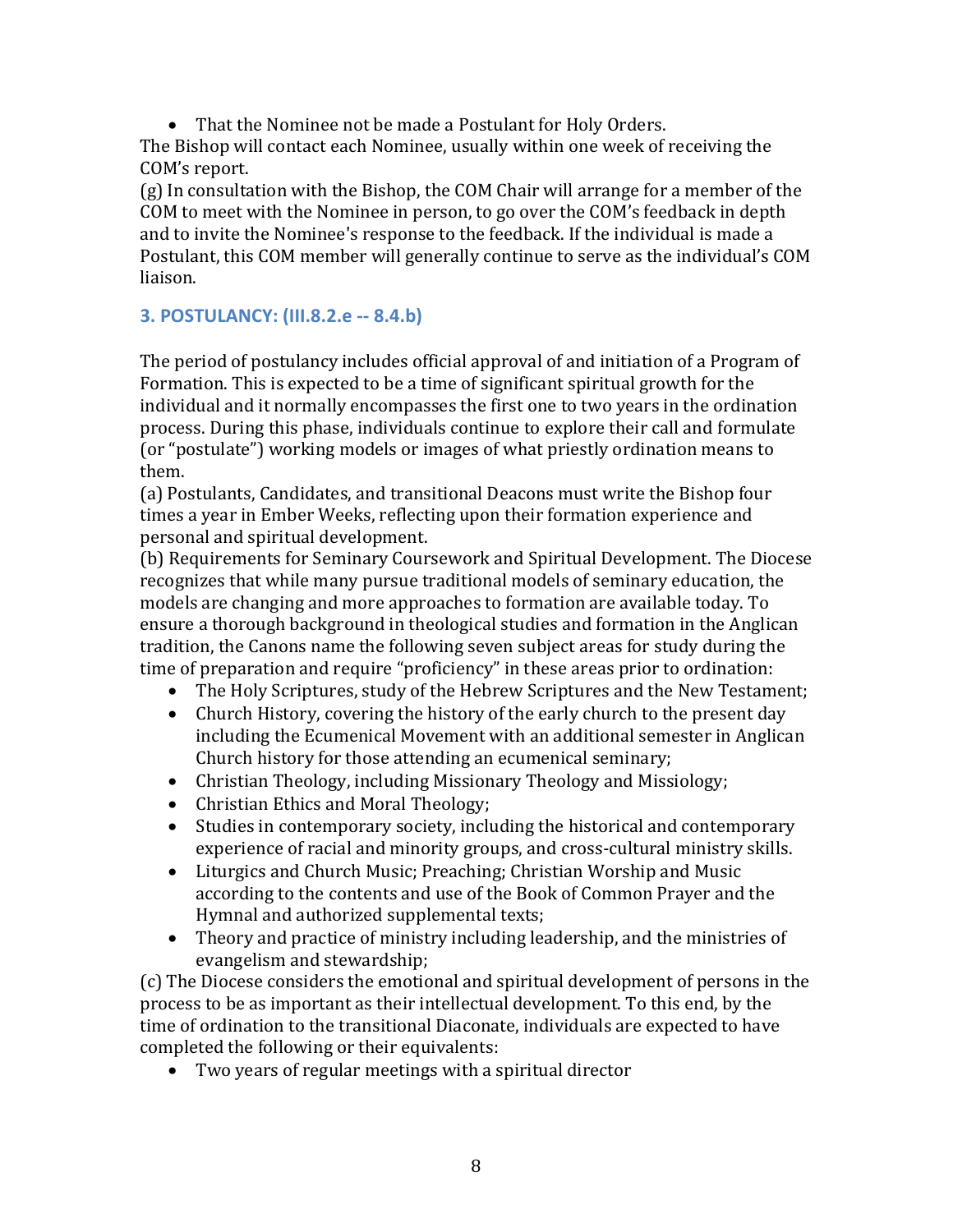- A full unit of Clinical Pastoral Education (with evaluation by the Director of the CPE Program to be submitted to the Bishop's office)
- A full year's field placement in a supervised ministry at an Episcopal parish or mission (not their home or sponsoring parish)
- Regular attendance at their seminary chapel or local congregation
- A practiced rule of life
- Adult Sexual Misconduct Prevention training
- Child Abuse Awareness training
- Anti-Racism training
- Sensitivity training with regard to LGBT persons
- Title IV Canon Training

It is highly recommended that all trainings listed above be completed as early in the process as possible, preferably before attending seminary or immediately after being granted Postulancy. It is required that they be completed before Candidacy and it is the responsibility of the individual to complete such training and submit proof of completion to the Bishop's office.

(d) At the appropriate time, the Postulant applies to the Bishop for admission to Candidacy and submits the following information:

- Ordination Process Information (Form 3) updated
- A letter to the Bishop formally applying for Candidacy
- Reaffirmation of Rector/Priest in Charge/Vicar for Candidacy Status
- Reaffirmation of Vestry/Bishop's Committee for Candidacy Status
- Seminary/Program transcript to date
- Seminary/Program Leaders' evaluations of the postulant's fitness for ministry; the Postulant is responsible for obtaining this evaluation from the Dean of Students at their seminary or from the Coordinator of their Formation Program
- Clinical Pastoral Education evaluation
- Field placement supervisor's evaluation The Field Placement Supervisor's Evaluation should be a report that includes information regarding the period of field placement, the goals set for the field placement, the accomplishments achieved, and observations of the supervisor.
- Anti-Racism training—proof of completion
- Adult Sexual Misconduct Prevention training—proof of completion
- Child Abuse Awareness training—proof of completion
- Sensitivity training with regard to LGBT persons proof of completion
- Title IV Canon Training- proof of completion

(e) The COM reviews the documents, meets with the Postulant and "attests to the Postulant's continuing formation."

(f) The Standing Committee, having reviewed the documentation relating to the application, "interviews the Postulant" and gives (or does not give) their approval for Candidacy.

(g) The Bishop may admit the Postulant as a Candidate for ordination.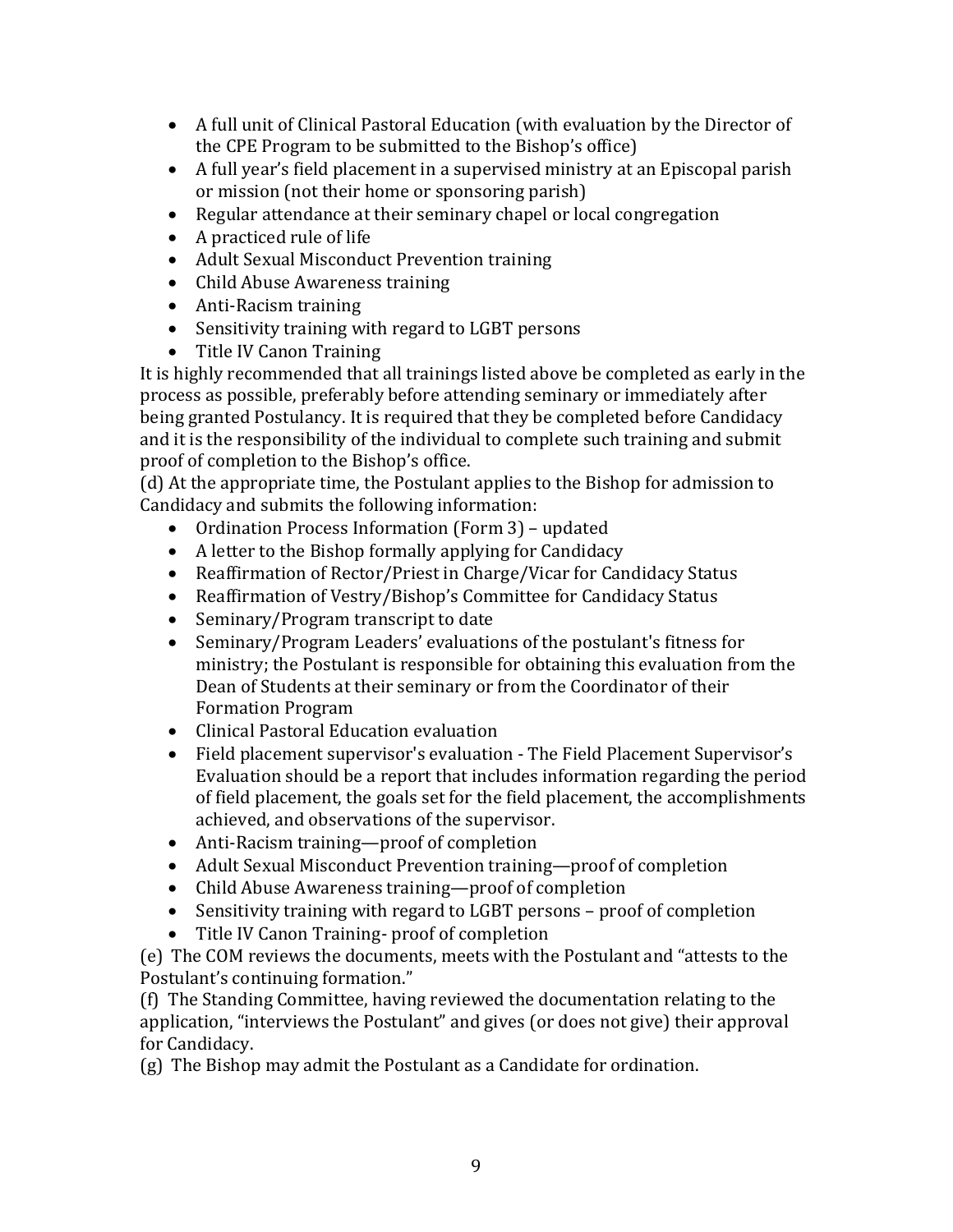#### **4. CANDIDACY: (III.8.4.c -- 8.6.d)**

The term "candidate" reflects the church's expectation that by this stage of the process, persons are able to integrate their academic studies, spiritual development, and field experience so that they are prepared to offer themselves for ordination. Candidacy is a time of education and continued formation which generally lasts a year or more and (without guarantee of ordination,) is established by formal commitment by the Candidate, the Bishop, the COM, the Standing Committee and the Congregation or other community of faith. Normally, during this phase, the Candidate will take the General Ordination Exams.

(a) The General Ordination Exams: Candidates will normally take the General Ordination Exams during the January of their final year in seminary or other program of formation. The Candidate will contact the Bishop's office and the Bishop's office will register the individual for the upcoming exam. The General Board of Examining Chaplains (GBEC) evaluates each candidate's exams, grading the Candidate's performance in each of seven areas of study (listed previously in this document.) Based on the grades given by the GBEC and the judgment of the COM, if a Candidate needs further work in any area, the COM will assign a tutor or additional class work. The candidate will complete this work on a schedule set by the COM and tutor.

(b) If a candidate's performance on the GOEs calls his or her preparedness for ordination into question, the Standing Committee and/or the Bishop may decline to approve the ordination of such candidates.

(c) At the appropriate time, the Candidate applies to the Bishop requesting ordination to the Diaconate. The Candidate assures that required documents are submitted and all other requirements met, including:

- The Candidate is at least twenty-four years of age.
- A letter to the Bishop formally applying for Ordination to the Diaconate including dates of admission to Postulancy and Candidacy
- Endorsement for Ordination to the Diaconate by the candidate's Rector/Priest- in-Charge/Vicar
- Endorsement for Ordination to the Diaconate by the candidate's Vestry/Bishop's Committee
- Completed seminary transcript
- Recommendation of seminary, theological school, or director of the program of studies regarding this individual's qualifications for ordination
- Medical Examination Form update, *if required*
- Psychological Examination update, *if required*
- Background Check update, *if required*

*Note: Medical, Psychological Examination, and Background check reports submitted for postulancy must be updated before ordination if more than three years have elapsed since the original exams, or at the request of the Bishop or COM.* (d) The COM normally meets with the Candidate. The COM submits a recommendation regarding ordination to the transitional Diaconate.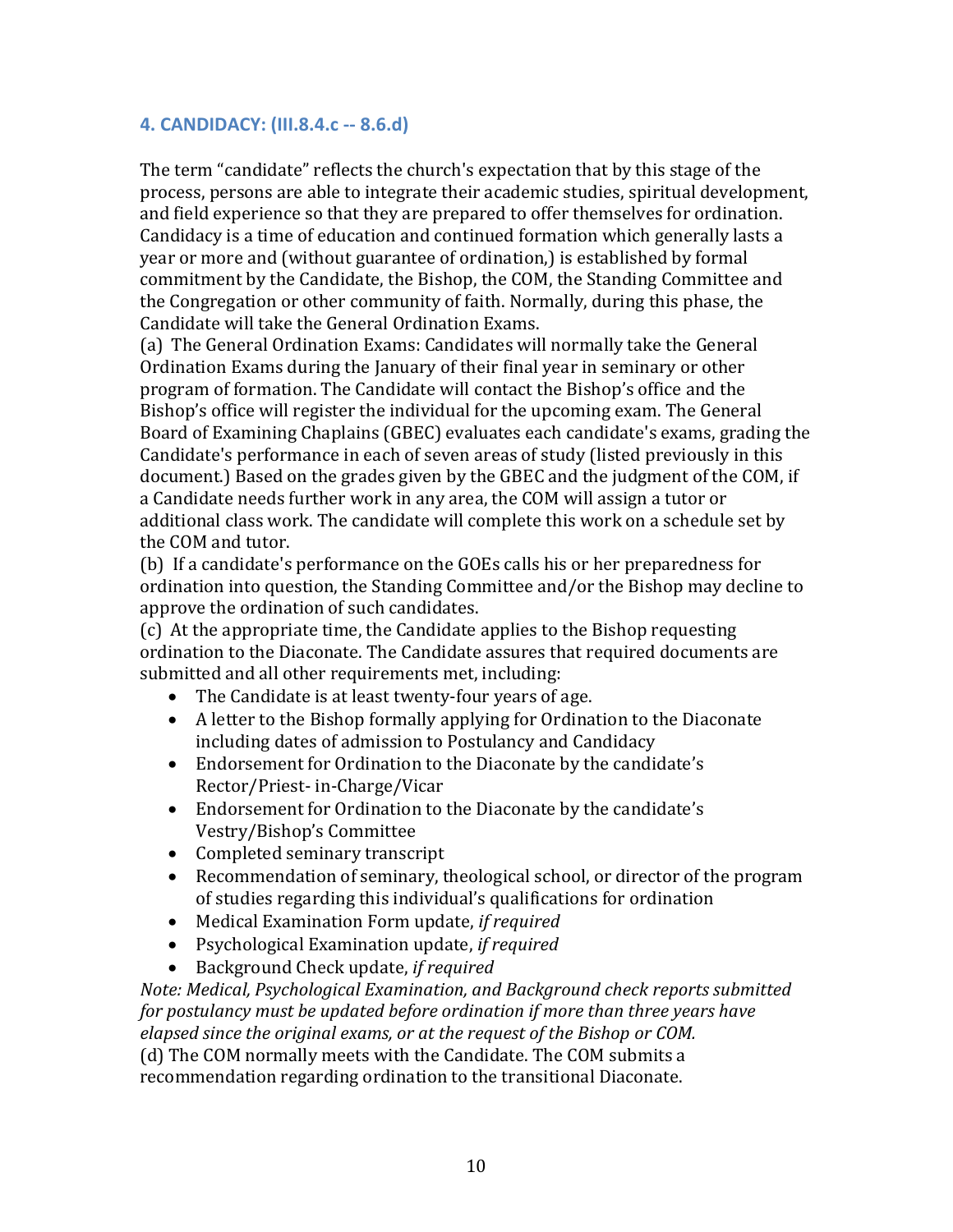(e) The Standing Committee normally meets with the Candidate. They certify that "the canonical requirements for ordination have been met," and that they see "no sufficient objection on medical, psychological, moral, or spiritual grounds" for ordination. The Standing Committee offers their recommendation for ordination by way of testimonial addressed to the Bishop using the form as specified in Canon III.8.6.d.

(f) The Bishop, having received the Standing Committee's testimonial and seeing "no sufficient objection on medical, psychological, moral, or spiritual grounds," may ordain the Candidate to the transitional Diaconate.

## **5. TRANSITIONAL DIACONATE: (III.8.6.e -- 8.8.c)**

This time of ordination to the transitional Diaconate is normally used as continued formation to the priesthood. The person may serve liturgically as a Deacon.

(a) This period of transitional diaconate must last at least six months.

(b) At the appropriate time the transitional Deacon applies to the Bishop requesting ordination as a Priest. The transitional Deacon submits required documents including:

- A letter to the Bishop formally applying for Ordination to the Priesthood including dates of admission to Postulancy and Candidacy and date of ordination to the Diaconate
- Endorsement for Ordination to the Priesthood from Rector/Priest in-Charge where Deacon is serving
- Endorsement for Ordination to the Priesthood from Vestry/Executive Committee where Deacon is serving

(c) The COM reviews the documents and normally meets with the transitional Deacon. The COM attests to "the successful completion of the program of formation and proficiency in the required areas of study" and offers recommendation regarding ordination to the priesthood.

(d) The Standing Committee normally meets with the transitional Deacon. They certify "that the canonical requirements for ordination to the Priesthood have been met and that they see no "sufficient objection on medical, psychological, moral, or spiritual grounds" for ordination. The Standing Committee offers their recommendation for ordination by way of testimonial addressed to the Bishop using the form as specified in Canon III.8.7.c

(e) The Bishop, having received the Standing Committee's testimonial and seeing "no sufficient objection on medical, psychological, moral, or spiritual grounds," may ordain the transitional Deacon to the Priesthood.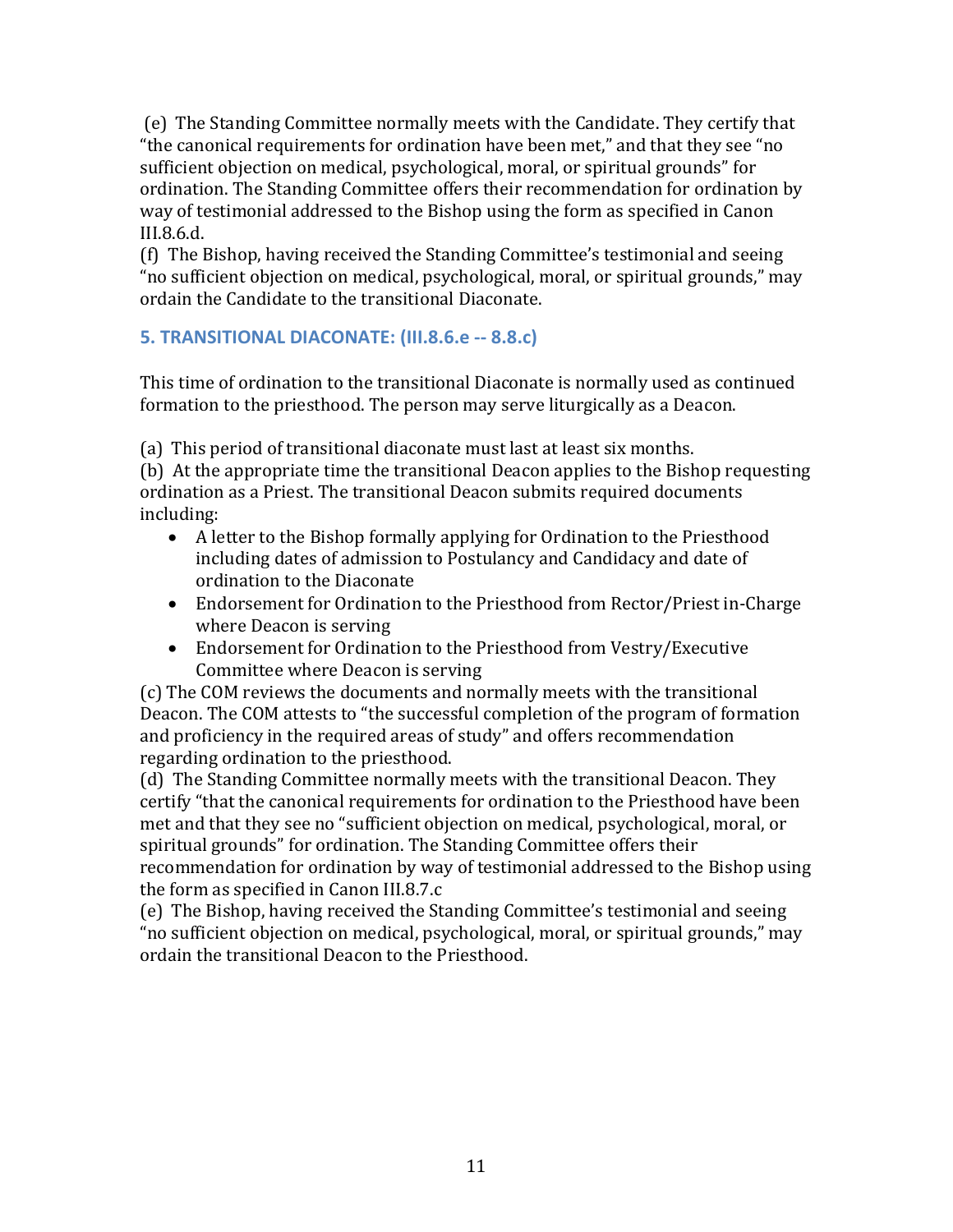# PRESS ON THE KINGDOM

*The Priestly Ordination Process in the Diocese of Fond du Lac*

# **CHECKLIST OF STEPS FOR DISCERNMENT OF CALL FOR ORDINATION TO THE PRIESTHOOD**

## **I. LOCAL DISCERNMENT**

 $\Box$  (a) Aspirant meets with Rector/Priest-in-Charge/Vicar to explore call

☐ (b) Rector contacts Chair of Commission on Ministry (COM) and creates Local Discernment Committee (LDC)

 $\Box$  (c) Aspirant meets with the LDC

 $\Box$  (d) LDC creates Discernment Narrative (Form 1 as cover), sends to Bishop's office.

 $\square$  (e) If Aspirant discerns call, requests:

- Certificate of Vestry/Bishop's Committee Support (Form 2)
- A letter from the Rector/Priest-in-Charge/Vicar recommending for process

 $\Box$  (f) Once both are received, individual is considered nominated for ordination

## **II. NOMINATION**

 $\square$  (a) Nominee contacts the Bishop's office to schedule Nominee Meeting

- $\square$  (b) At least four weeks prior that meeting, the Nominee submits to Bishop's office:
	- Ordination Process Information Form (Form 3), proof of Baptism & Confirmation
	- Certificate of Vestry/Bishop's Committee's Support (Form 2)
	- A letter from the Rector/Priest-in-Charge/Vicar recommending for process
	- Discernment Narrative (Form 1 as cover)
	- A one-page, single spaced autobiographical statement
	- Transcripts of all academic work
	- A one-page, single spaced statement of Nominee's sense of Call
	- If married or partnered, a one-page letter from Spouse/Partner
	- Financial Inquiry Form (Form 4)

 $\Box$  (c) Nominee meets with the Bishop

 $\Box$  (d) If Bishop approves Nomination to proceed, Nominee submits to Bishop's office:

- A letter to the Bishop formally applying for Postulancy
- Psychological Evaluation Form completed by designee of the Bishop
- Medical Examination Form (Form 5)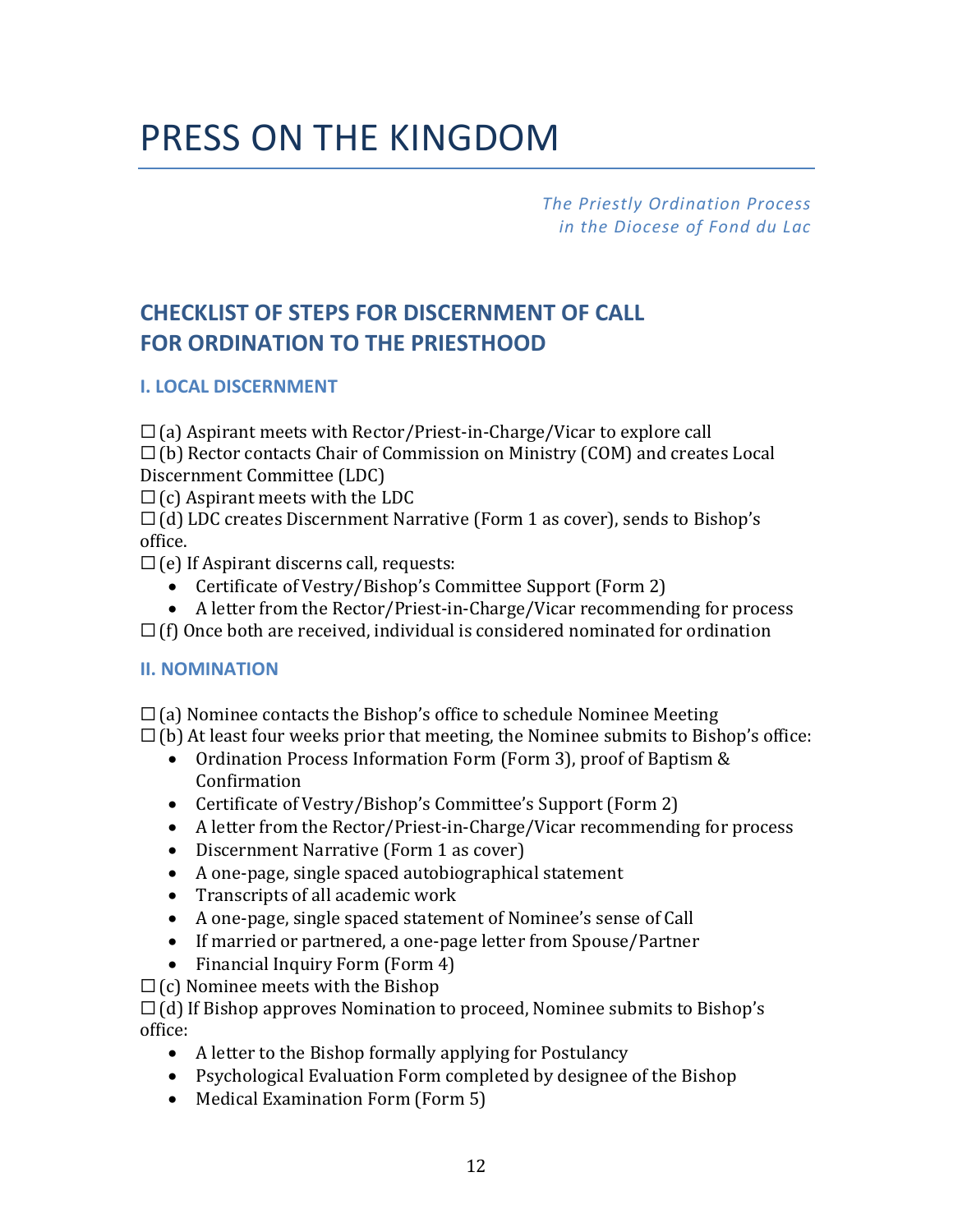- Background Checks, initiated by the Diocese at your request
- Passport-sized photo, not older than six months

 $\Box$  (e) COM & Standing Committee review application, Nominee meets with the COM

 $\Box$  (f) Chair of COM gives bishop COM recommendation. Bishop contacts Nominee.

 $\square$  (g) In consultation with the Bishop, COM Chair appoints COM Liason

# **III. POSTULANCY**

 $\Box$  (a) Four times a year (during Ember Weeks) the Postulant writes Ember Letter to Bishop

 $\Box$  (b) Postulant undergoes program of formation.

 $\Box$  (c) Postulant completes additional trainings, submitting proof to Bishop's office.

- Two years of regular meetings with Spiritual Director
- Full unit Clinical Pastoral Education (Director's evaluation sent to Bishop's office)
- Full year of field placement in an Episcopal parish or mission
- Regular attendance at seminary chapel or congregation
- A practiced rule of life
- Adult Sexual Misconduct Prevention training
- Child Abuse Awareness training
- Anti-Racism training
- Sensitivity training with regard to LGBT persons
- Title IV Canon Training

 $\Box$  (d) Postulant applies for Candidacy, submitting to Bishop's office:

- Updated Ordination Process Information Form (Form 3)
- A letter to the Bishop formally applying for Candidacy
- Reaffirmation of Rector/Priest in Charge/Vicar for Candidacy Status
- Certification of Vestry/Bishop's Committee for Candidacy Status (Form 6)
- Seminary/Program transcript to date
- Seminary/Program Leaders' evaluations of the postulant's fitness for ministry
- Clinical Pastoral Education evaluation
- Field placement supervisor's evaluation
- Anti-Racism training (proof of completion)
- Adult Sexual Misconduct Prevention training (proof of completion)
- Child Abuse Awareness training (proof of completion)
- Sensitivity training with regard to LGBT persons (proof of completion)
- Title IV Canon Training (proof of completion)

 $\square$  (e) COM reviews documents and meets with Postulant, "attesting to continued formation"

 $\Box$  (f) Standing Committee meets Postulant and decides whether to approve for **Candidacy** 

 $\square$  (g) Bishop admits the Postulant as a Candidate for Ordination